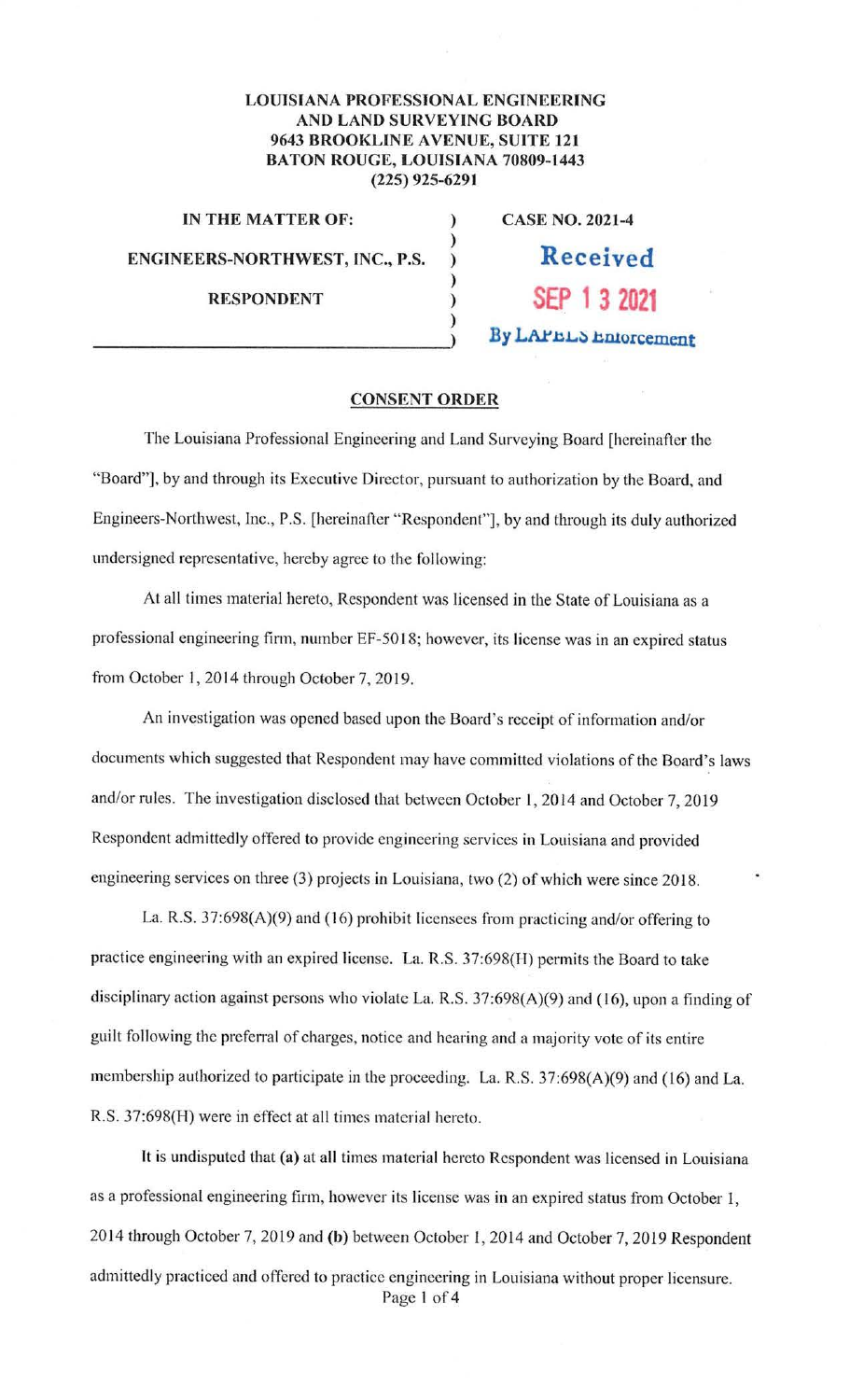By letter dated August 25, 2021, the Board gave notice lo Respondent that it was considering the preferral of charges against Respondent on the grounds that Respondent may have violated La. R.S. 37:698(A)(9) and (16), relative to practicing and/or offering to practice engineering with an expired license.

Wishing to dispense with the need for further disciplinary action and to conclude the instant proceeding without further delay and expense, for the purpose of this proceeding only, Respondent and the Board do hereby enter into this Consent Order, in which Respondent of its own free will consents to the issuance of a Consent Order by the Board, wherein Respondent agrees to **(a)** pay a fine of Five Thousand and No/100 (\$5,000.00) Dollars, **(b)** pay administrative costs of Four Hundred Sixty-Five and 56/100 (\$465.56) Dollars, (c) pay past unpaid renewal fees of Two Hundred Forty and No/100 (\$240.00) Dollars, (d) have each of its supervising professionals successfully complete the Board's online Louisiana Laws and Rules Quiz, (e) have each of its supervising professionals successfully complete the Board's on line Louisiana Professionalism and Ethics Quiz and (f) the publication of this Consent Order on the Board's website and a summary of this matter in the Board's official journal, the *Louisiana Engineer and Surveyor Journal*, and the reporting of this matter to the National Council of Examiners for Engineering and Surveying (NCEES), identifying Respondent by name.

Respondent admits that its conduct as set forth above constitutes violations of the above referenced laws and/or rules as stated herein. Respondent acknowledges awareness of said laws and/or rules and states that it will comply with all applicable laws and rules henceforth. Respondent has been advised of its right to an informal conference, to be represented by counsel before the Board and/or to appear at any hearing personally or by counsel and present witnesses and evidence in its own behalf, it hereby waives this right and its right to appeal, and it states affirmatively that it has been afforded all administrative remedies due it under the law. Respondent further acknowledges awareness of the fact that the signed original of this Consent Order will remain in the custody of the Board as a public record and will be made available for public inspection and copying upon request.

Therefore, in consideration of the foregoing and by signing this Consent Order, Respondent does hereby waive its right to an informal conference, to a hearing before the Board,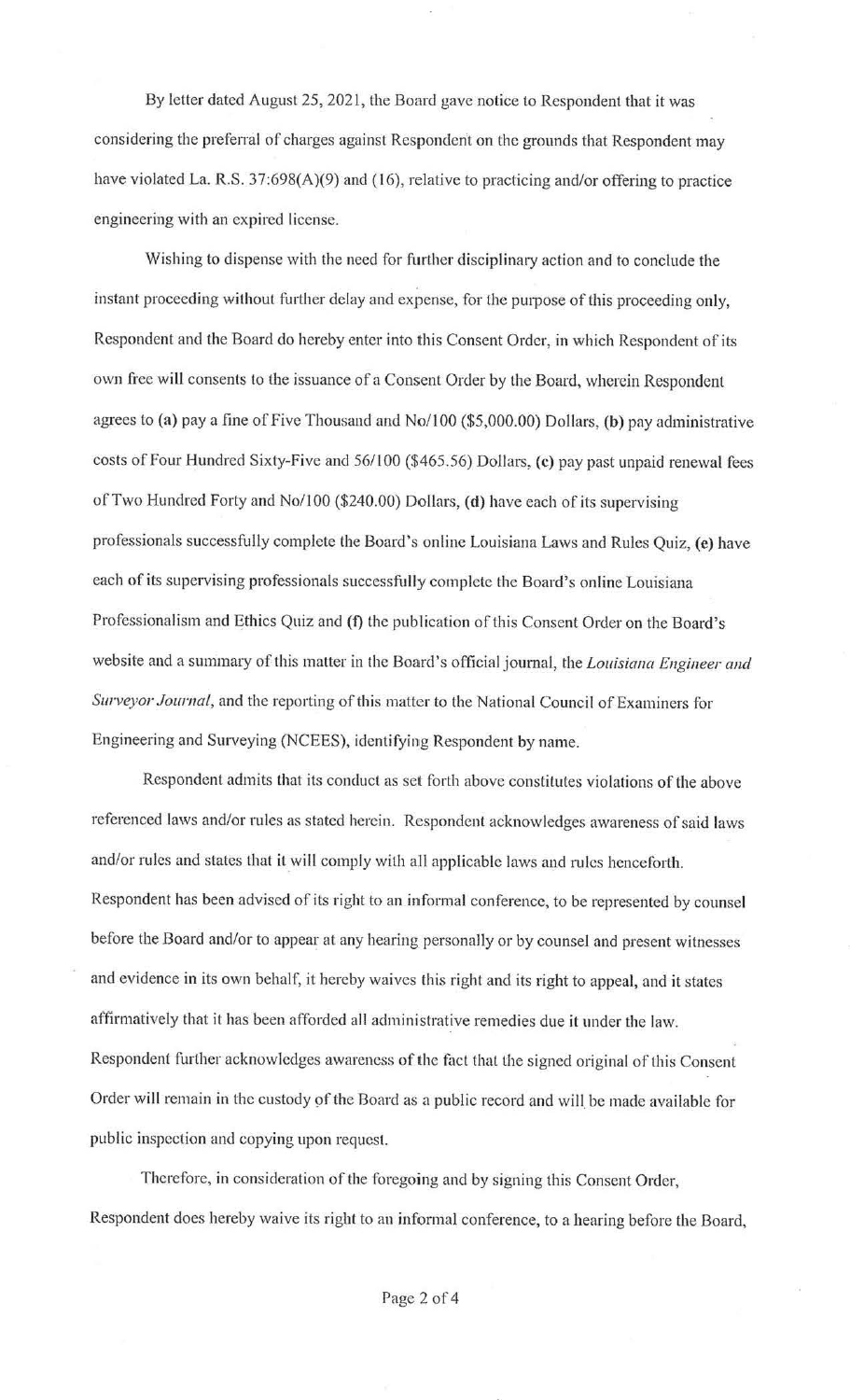to the presenting of evidence and witnesses on its behalf, to Findings of Fact and Conclusions of Law in this case, and to judicial review of this Consent Order.

Respondent hereby represents that (a) it fully understands the meaning and intent of this Consent Order, including but not limited to its final and binding effect, **(b)** it has voluntarily entered into this Consent Order and that no other promise or agreement of any kind has been made to or with it by any person whatsoever to cause the execution of this instrument and (c) the sanctions set forth in this Consent Order do not prevent the Board from taking further disciplinary or enforcement action against Respondent on matters not specifically addressed in this Consent Order.

WHEREFORE, the Louisiana Professional Engineering and Land Surveying Board and Respondent agree that:

I. Respondent shall pay a fine of Five Thousand and No/100 (\$5,000.00) Dollars, which shall be tendered to the Board by certified check payable to the Board, due upon the signing of this Consent Order; and

2. Respondent shall pay administrative costs of Four Hundred Sixty-Five and 56/100 (\$465.56) Dollars, which shall be tendered to the Board by certified check payable to the Board, due upon the signing of this Consent Order; and

3. Respondent shall pay past unpaid renewal fees of Two Hundred Forty and No/100 (\$240.00) Dollars, which shall be tendered to the Board by certified check payable to the Board, due upon the signing of this Consent Order; and

4. Respondent shall have each of its supervising professionals successfully complete the Board's on line Louisiana Laws and Rules Quiz with a score of 90% or higher and return it to the Board within sixty (60) days of the effective date of this Consent Order; and

5. Respondent shall have each of its supervising professionals successfully complete the Board's online Louisiana Professionalism and Ethics Quiz with a score of 90% or higher and return it to the Board within sixty (60) days of the effective date of this Consent Order; and

6. This Consent Order shall be published on the Board's website and a summary of this matter shall be printed in the official journal of the Board, the *Louisiana Engineer and Surveyor Journal,* and reported to the National Council of Examiners for Engineering and Surveying (NCEES), identifying Respondent by name; and

Page 3 of 4